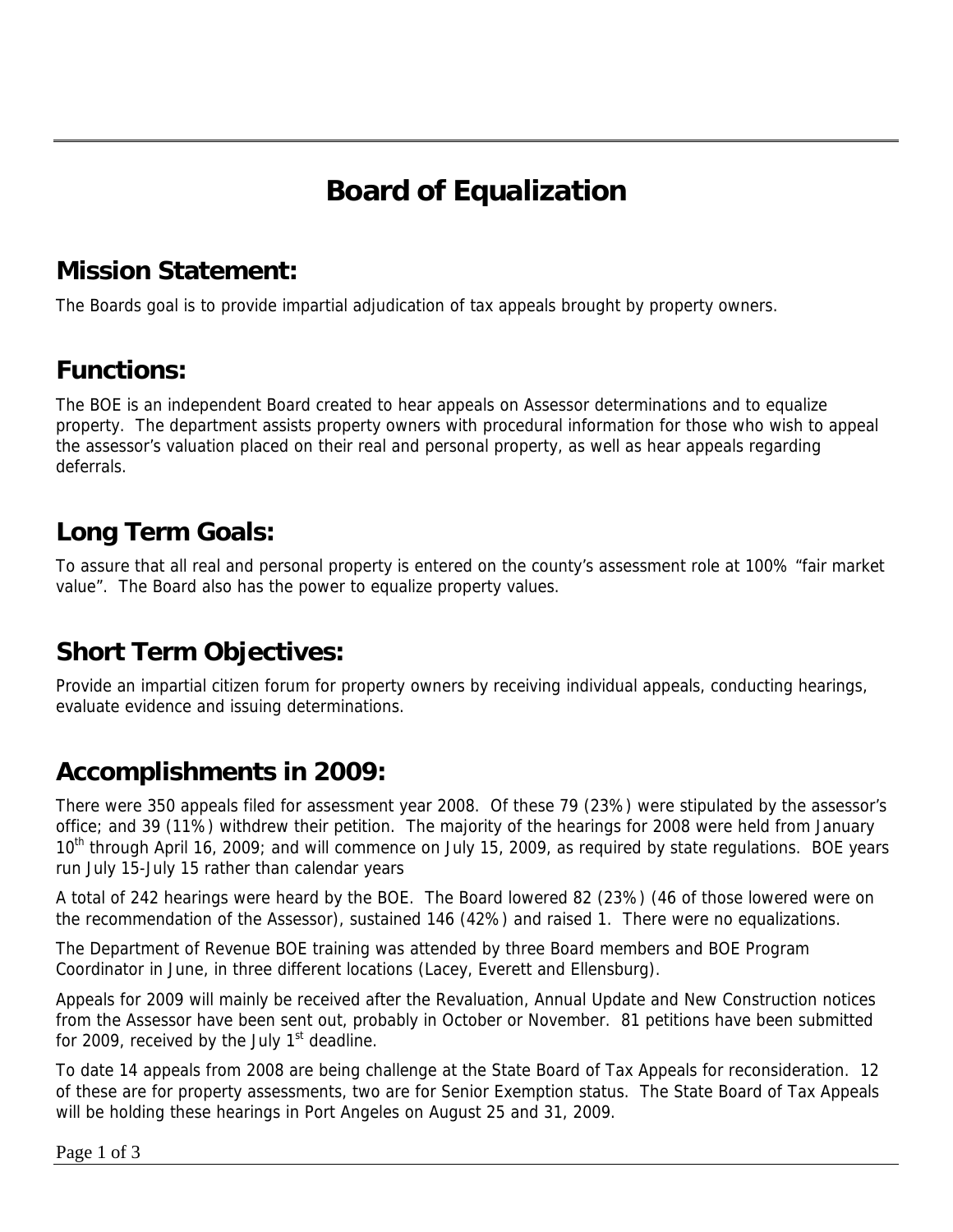The Board of Equalization also is operating under the new PACs, or True Automation, computer system. Training was attended by BOE Program Coordinator, and there is on-going discussions and coordination with assessor's office staff to get the process working smoothly. The two offices will be able to be "paperless" due to the new system and scanner.

#### **Workload Indicators:**

|                 | 2007 Actual | 2008 Actual | 6/30/09 Actual                                                   | 2010<br>Estimated |
|-----------------|-------------|-------------|------------------------------------------------------------------|-------------------|
| Petitions filed | 248         | 350         | 81                                                               | 400               |
| Hearings held   | 128         | 242         | Hearings held in first<br>half of 2009 were for<br>2008 appeals. | 300               |

### **Staffing Level:**

|                              | 2007 Actual                                                                              | 2008 Actual | 6/30/09 Actual                | 2010 Budget   |
|------------------------------|------------------------------------------------------------------------------------------|-------------|-------------------------------|---------------|
| <b>Full Time Equivalents</b> | .55 employee; 3   .55 employee; 3   .55 employee; 3   .55 employee; 3  <br>Board members |             | Board members   Board members | Board members |

## **Operating Budget**

#### **Revenues:**

|                                       | 2007 Actual | 2008 Actual | 6/30/09  | 2010          |
|---------------------------------------|-------------|-------------|----------|---------------|
|                                       |             |             | Actual   | <b>Budget</b> |
| <b>Taxes</b>                          | 0           | 0           |          |               |
| Licenses and Permits                  | 0           | 0           | 0        |               |
| Intergovernmental Revenues            | 0           | 0           | 0        |               |
| <b>Charges for Goods and Services</b> | $\Omega$    | 0           | 0        | 0             |
| <b>Fines and Forfeits</b>             | 0           | 0           | 0        | 0             |
| <b>Miscellaneous Revenues</b>         | 0           | 0           | 0        | 0             |
| <b>Other Financing Sources</b>        | 0           | 0           |          |               |
| <b>General Tax Support</b>            | 33,251      | 33,489      | 24,512   | 48,636        |
| <b>TOTAL</b>                          | \$33,251    | \$33,489    | \$24,512 | \$48,636      |